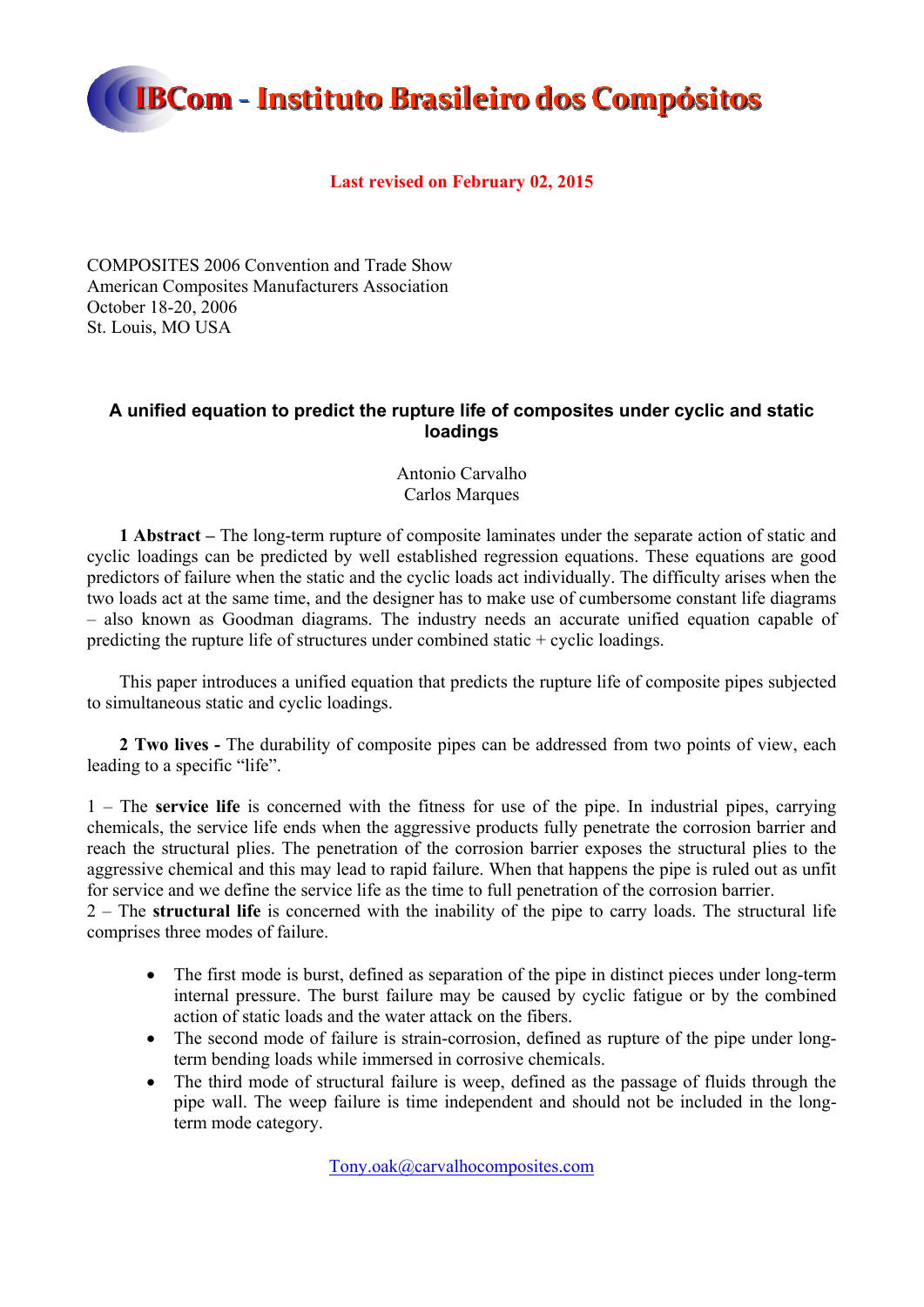These three modes of structural failure are driven by different mechanisms. Burst results from fiber rupture. Weep results from cracks that develop when the fibers debond from the resin. And the straincorrosion failure occurs under bending loads and in the presence of corrosive chemicals. For details on these modes of failure, see references 2, 3 and 4.

The unified equation introduced in this paper predicts the weep or burst lives of composite pipes under the simultaneous action of static and cyclic loadings. The strain-corrosion rupture cannot be predicted by the unified equation.

**3 Two aggressive chemicals -** We define as aggressive any chemical that lessens the performance of the pipe. The aggressive chemicals can be grouped in two categories.

1 - The *non-penetrating* chemicals interact with the plies next to the pipe's inner surface. Most chemical products found in industrial applications fall in this category. The low penetrating power of the chemical products limits their attack to the corrosion barrier. We assume that the non-penetrating chemicals affect the service life and have no effect on the structural life.

2 - The *penetrating* chemicals reach all plies. Chemicals like solvents, especially water, fall in this category. These chemicals can interact with the structural plies and may affect the structural life.

**4 A special penetrating chemical –** The corrosion of metals is a good example of a nonpenetrating process. The impermeable metallic lattice prevents the penetration of chemicals that would corrode the metal from within. As a result the metals are corroded from the surface, with a very well defined corrosion front. The material that is corroded ceases to play any structural role, while the remaining metal keeps its properties intact. Metallic structures lose load capacity in corrosive environments, not because they lose mechanical properties, but because they lose thickness.

A similar process occurs with composites in non-penetrating chemicals. The plies that are penetrated lose mechanical properties and, as in the case of metals, reduce the load carrying capacity of the structure. The non penetrated plies, again like in metals, keep their original properties intact. This statement is not obvious. In fact, the conventional interpretation for the attack of chemicals on composites takes exactly the opposite view. The ASTM C581 test method assumes that the chemicals (a) fully penetrate and (b) deteriorate the properties of the entire laminate while (c) maintaining the structural thickness unchanged. As the reader can see, these two views are in direct opposition.

Unlike the non-penetrating chemicals, the solvents can fully penetrate the laminate. Fortunately the solvents are not reactive and do not attack the resin or the fibers. The harm that they do is mostly mechanical, caused by swelling. The laminate swelling can range from moderate and fully reversible, to excessive and irreversible. In some cases the swelling is so intense as to crack or disintegrate the composite. The effect of solvents on the structural life, however, is not a major concern. Let us see why.

- The moderate swelling solvents cause damage that is (a) non-progressive and (b) can be evaluated within a short time of exposure.
- The aggressive solvents also tell their sad story within a short period of time.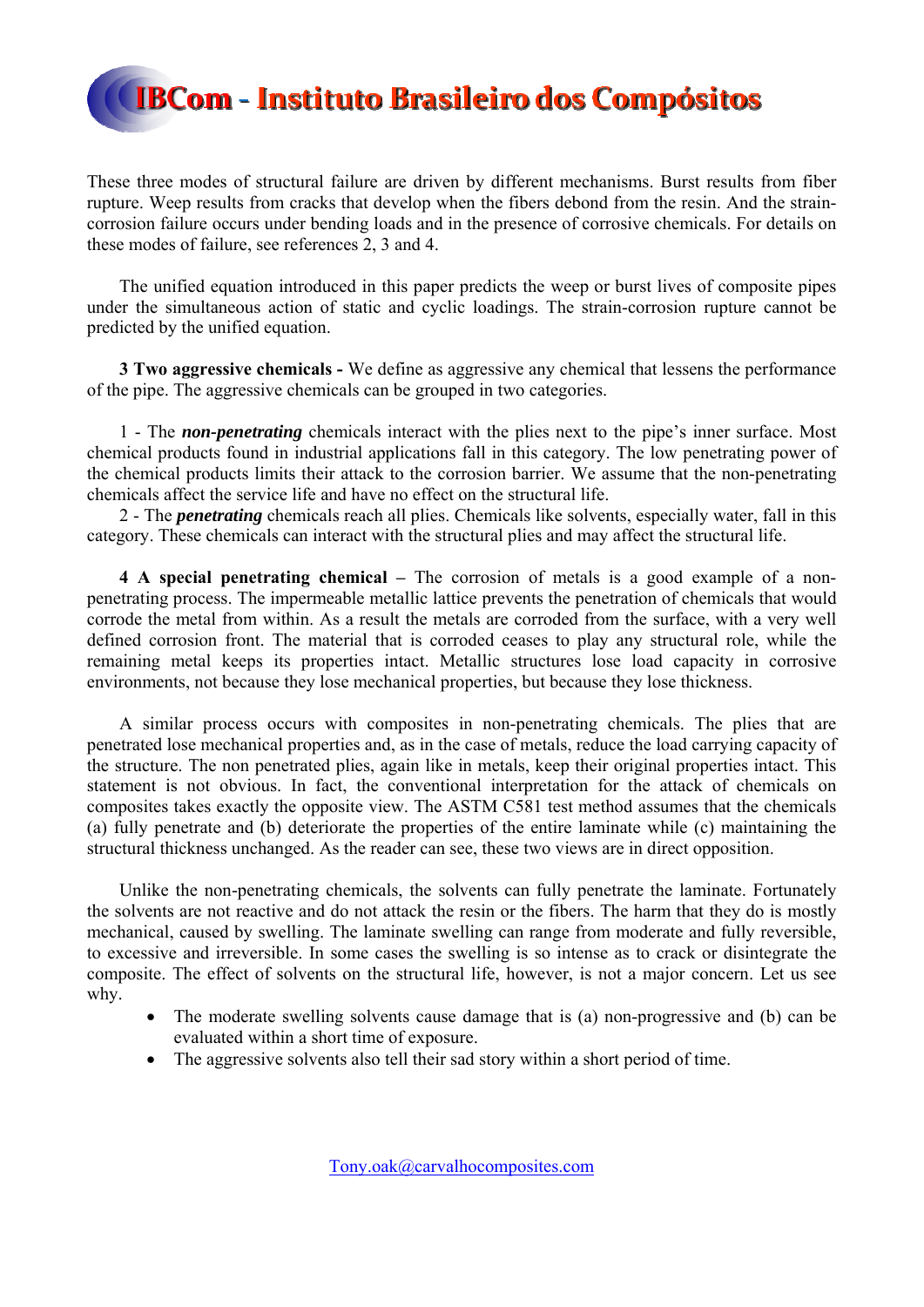The structural life of composites in solvents is a "go no-go" situation involving either full destruction or moderate deterioration that can be quantified and taken into account. Both the full destruction and the moderate deterioration can be ascertained by short-term immersion tests.

However, there is one special moderate swelling solvent that is reactive and therefore capable of causing progressive long-term damage. That special solvent is water. Water can be harmful in two ways. First, like all moderate solvents, it swells the laminate causing a small and reversible decrease on the HDT and on the mechanical properties. This effect is minor, since the water pick-up is small. The second effect involves a continuous and sustained attack on the glass fibers. The swelling effect of the water is minor and reversible. The slow and continued water attack on the glass fibers, however, is irreversible and cumulative. Eventually the fibers fail and cause the rupture the composite.

**5 Two hypotheses –** The foregoing discussion justifies the following hypotheses.

*1st hypothesis -* The non-penetrating chemicals interact with the inner plies and have no effect on the structural plies and the mechanical properties. The damage that they do is restricted to the corrosion barrier and their effect is limited to the service life. The non-penetrating chemicals have no effect on the mechanical properties or on the structural life.

2<sup>nd</sup> hypothesis - Water is the only agent that penetrates the entire laminate and degrades the mechanical properties. The long-term rupture of composite structures is caused by water in combination with static tensile strains.

The above hypotheses separate the service life – caused by chemicals – from the rupture life – caused by water. The knowledge of the service life is useful to schedule shutdowns for maintenance. The knowledge of the rupture life is useful in designing long-term infrastructure applications. The recognition that water is the only agent affecting the rupture life is a tremendous simplification to this otherwise intractable problem.

This paper will address the long-term rupture life of composites under the simultaneous action of cyclic and static loads. The weep life is addressed in reference 2. The service life is addressed in reference 1.

**6 The rupture regression lines -** This section discusses the significance of the regression lines used to assess the long-term rupture of composites. According to fracture mechanics, cracks under static loads are stationary and do not grow. Crack growth is observed only in cyclic (fatigue) loads. There is one exception to this rule, however. Crack growth can occur under static loads if the material is placed in corrosive environments. This condition is known as strain-corrosion. Strain-corrosion allows the growth of otherwise stationary cracks under static loads.

The long-term rupture from strain-corrosion results from the cracks increasing in size (under static strain) to a critical length. According to fracture mechanics the rate of crack growth in a material under strain-corrosion is governed by the Paris law which takes the form

$$
\frac{da}{dt} = Y \left( \varepsilon \times \sqrt{\pi \times a} \right)^{\gamma} \tag{1}
$$

Where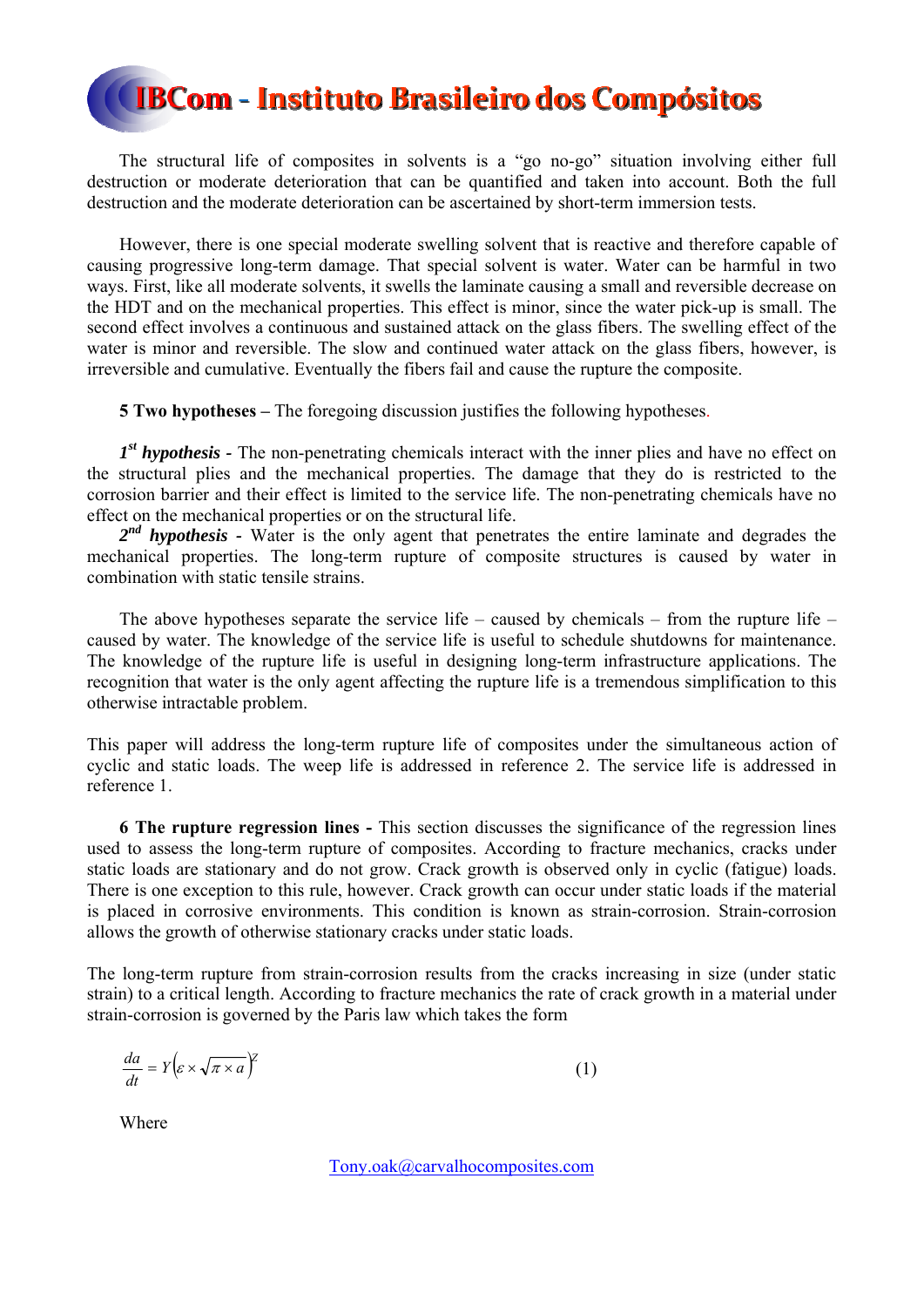

"a" is the size of the crack. "t" is the time" "Є" is the tensile strain. "Y" is a constant dependent on geometry. "Z" is a constant related to the rate of material deterioration.

Equation (1) is known as Paris law. It indicates that the rate of crack growth is controlled by the crack size "a" as well as by the applied static tensile strain " $C$ ". The effect of the corrosive environment is accounted for by the exponent "Z". Equation (1) is valid for homogeneous materials, like glass fibers, that grow one large crack. Non-homogeneous materials, like composites, do not grow one large crack. Instead, they grow many small cracks that eventually coalesce and rupture the structure. That is the reason why the regression lines for composites link "tensile strain and time to rupture", instead of "crack size and time to rupture". The concept of crack size is good for homogeneous materials, like metals, but is not applicable to composites. The regression equation that predicts the rupture of composites under static loads is:

$$
\log \varepsilon(t) = C_s - G_s \log(t) \tag{2}
$$

Where " $C(t)$ " is the static tensile strain and "t" is the time to rupture. The reader should note that equation (2) links strains (not crack size) with time. As we explained, this is because composites do not grow large cracks. The coefficients " $C_s$ " and " $G_s$ " are determined experimentally using regression methods. The regression lines predict the times to failure when the applied strains are known, and vice versa.

For a lifetime of "X" years, equation (2) would be written as

$$
\log \varepsilon(X) = C_s - G_s \log(X) \tag{2A}
$$

Combining equations (2) and (2A), we obtain

$$
\frac{X}{t} = \left(\frac{\varepsilon(t)}{\varepsilon(X)}\right)^{\frac{1}{G_s}}
$$
\n(2B)

In equation (2B) the strain " $C(t)$ " and the time "t" are pairs of rupture points. Given the time to rupture "t" we can immediately compute the strain " $C(t)$ " from equation (2). The strain " $C(X)$ " is the hoop tensile strain that rupture the pipe in X years. The parameter  $G_s$  reflects the resistance of the glass fibers to the attack by water. Equation (2B) is crucial in the derivation of the unified equation.

Equation (2) is valid for static tensile loads. The analog equation for the cyclic case is

$$
\log \Delta \varepsilon(N) = C_c - G_c \log(N) \tag{3}
$$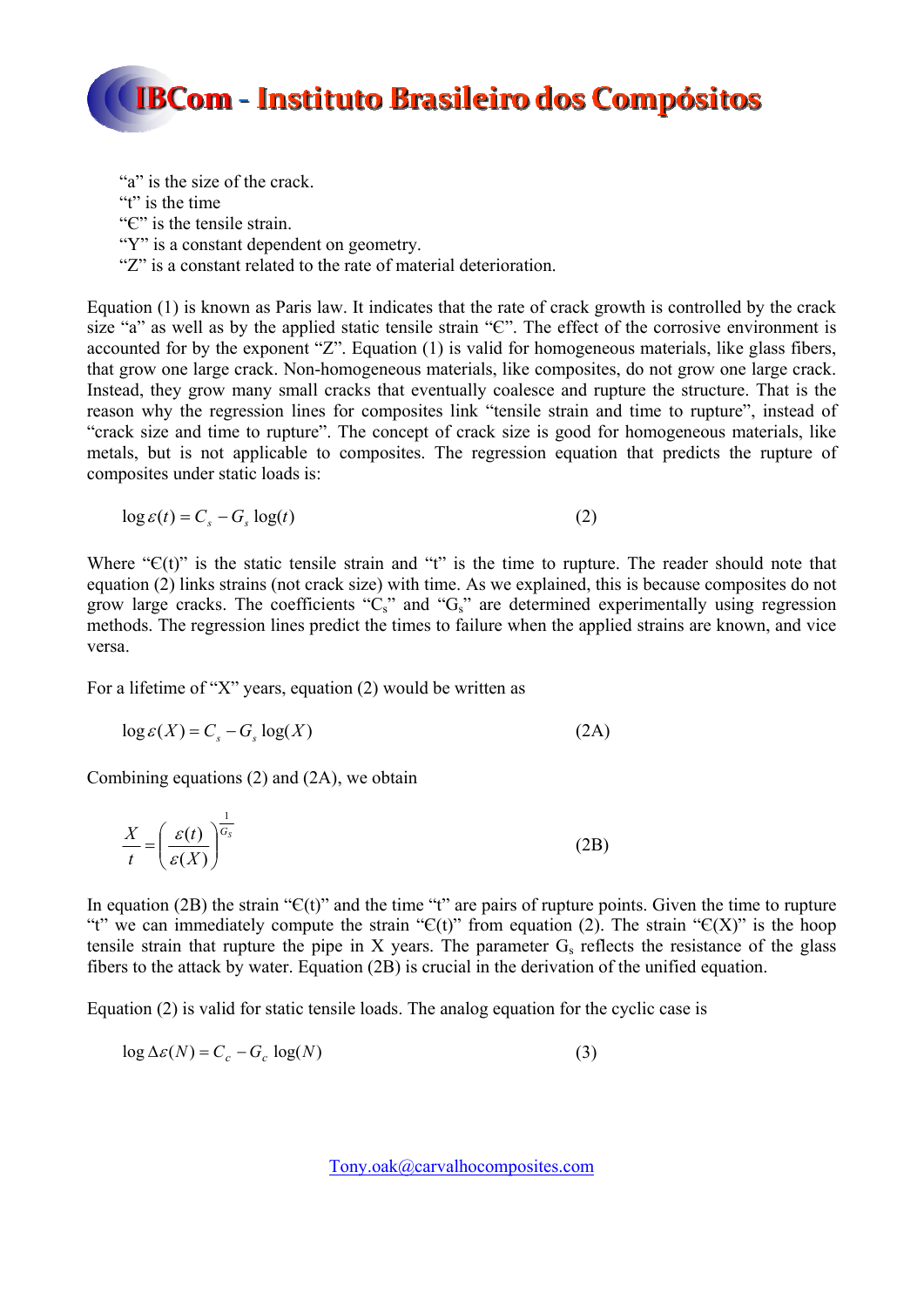Where " $\Delta f(N)$ " is the cyclic strain that ruptures the composite after "N" cycles. Note that in equation (3) the coefficients C and G have taken a subscript "c" to indicate the cyclic case. In full analogy with the static case we have, for a lifetime of X cycles

$$
\log \Delta \varepsilon(X) = C_c - G_c \log(X)
$$
\n
$$
\frac{X}{N} = \left(\frac{\Delta \varepsilon(N)}{\Delta \varepsilon(X)}\right)^{\frac{1}{G_c}}
$$
\n(3B)

Our objective is to combine equation (2B) and equation (3B) into one unified equation. To do this we need to define a time base that is applicable to both the static and the cyclic case. We must therefore define X and N for the cyclic case not in terms of number of cycles, but in terms of time. This is easily accomplished, as the reader will see in the numerical examples.

The parameters " $C_s$ ", " $G_s$ ", " $C_c$ " and " $G_c$ " are determined experimentally. They are known. Once these parameters are known, the regression lines (2) and (3) can be used to predict any pair of failure points.

The following definitions apply

*Є(X) is the static strain that ruptures the pipe in X years Δє(X) is the cyclic strain that ruptures the pipe in X years X is the desired lifetime in years X also represents the number of cycles in X years Є(t) is the static strain that ruptures the pipe at the time t. t is the time to rupture under the static strain*  $E(t)$ *N is the number of cycles to rupture under the cyclic strain Δє(N)*

The strain that results in long-term (usually 50 years) rupture is known as the long-term strength. This paper will use the symbol "S" to represent the long-term strength. There are two types of "S", the cyclic  $S_C$  and the static  $S_S$ .

| $\Delta \varepsilon(X) = S_c$ | Cyclic strength for a lifetime of X years |
|-------------------------------|-------------------------------------------|
| $\varepsilon(X) = S_{s}$      | Static strength for a lifetime of X years |

*Note: The rupture regression lines are determined on isolated plies. The tests performed on laminates composed of more than one ply are not valid. The regression lines should not be measured on water filled pipes as described in ASTM D2992 procedures A and B. The ASTM D2992 protocol is performed on pipes to generate weep regression lines, not rupture lines. In discussing pipe rupture, we are not interested in the weep lines. The regression lines of interest to the study of rupture failure are those developed by testing isolated plies to rupture, as done by Guangxu Wei (ref 5) and Mark Greenwood (ref. 6)*.

Using the new notation for the long-term strengths, equations (2B) and (3B) can be written as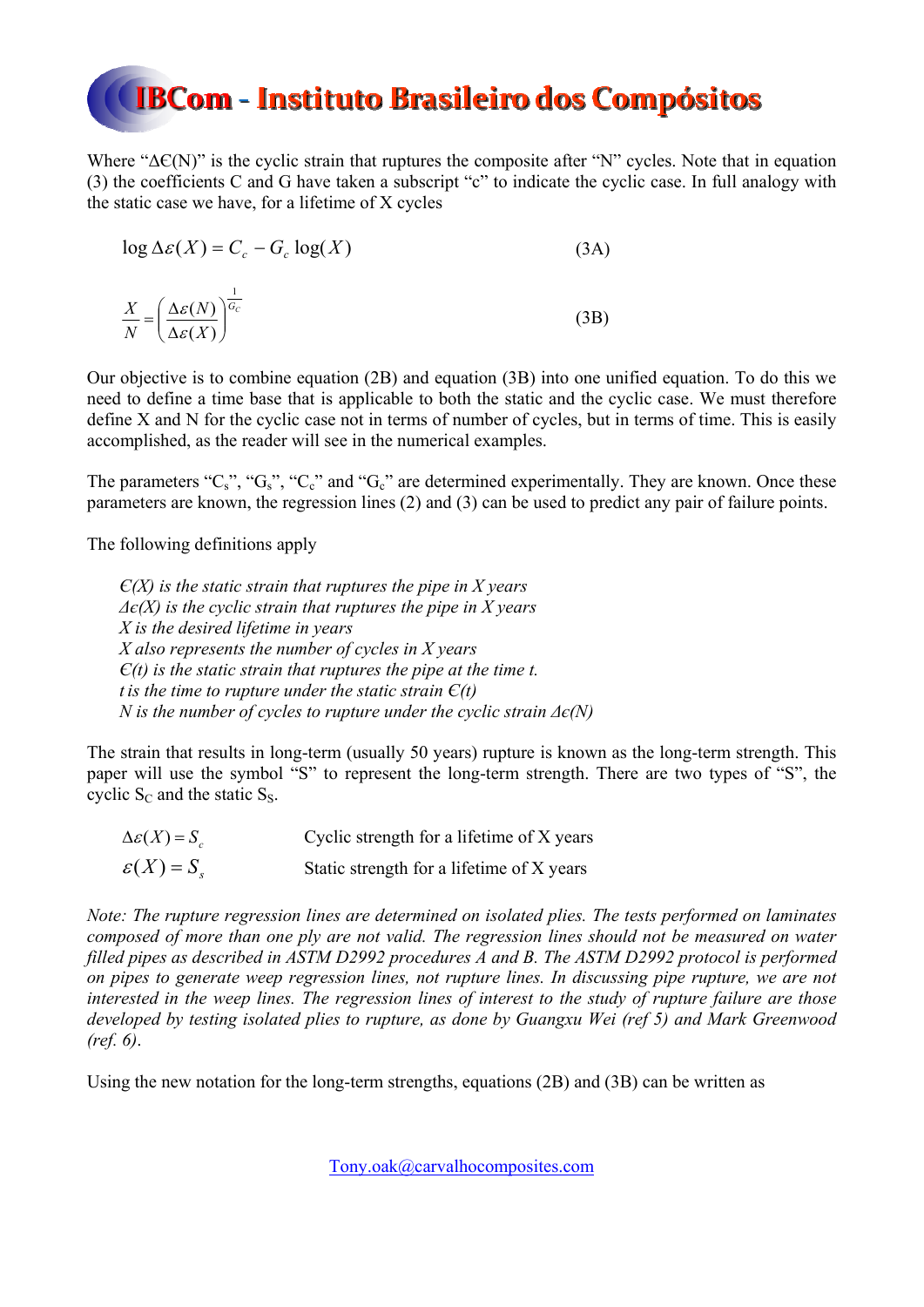## **IBCom - Instituto Brasileiro dos Compósitos** 1  $\setminus$  $X \in (\varepsilon(t))^{G_s}$

$$
\frac{X}{t} = \left(\frac{\mathcal{E}(t)}{S_S}\right)^{\overline{G_S}}
$$
\n
$$
\frac{X}{N} = \left(\frac{\Delta \mathcal{E}(N)}{S_C}\right)^{\frac{1}{G_C}}
$$
\n(3BA)

Equations (2BA) and (3BA) hold for static and cyclic loads acting alone. The question is how to combine these two equations into one unified equation that would account for the effects of the cyclic and static loads acting simultaneously.

**7 The unified equation -** The unified equation is easy to derive. Equations (2BA) and (3BA) express the fractions of the total lifetime ascribed to each loading, taking as reference a desired lifetime of X years. To understand this, assume we set the desired lifetime to  $X = 50$  years and have the following lives for the static and cyclic loadings acting alone:

- 500 years lifetime for a cyclic loading acting alone. In this situation the desired lifetime
- $X = 50$  years corresponds to  $50/500 = 0.10 = 10\%$  of the cyclic lifetime.

 200 years lifetime for a static loading acting alone. By the same reasoning, the desired lifetime  $X = 50$  years corresponds to  $50/200 = 0.40 = 40\%$  of the static lifetime.

The above tells us that neither the static nor the cyclic loading, if acting alone, fails the pipe in  $X = 50$ years. The question that we ask is the following. Would the above loadings fail the pipe in  $X = 50$ years if they acted simultaneously? According to the principle of superposition, when acting together for a period of 50 years, the two loadings should consume  $40\% + 10\% = 50\%$  of the pipe's lifetime. Therefore, after 50 years under the simultaneous action of the above two loadings, the pipe would still retain 50% of its life, and should not fail. The reader should note that we said the pipe retains 50% of its life, not 50% of its strength. The unified equation is about structural life, not about residual strengths.

Based on the above, the combined loading that ruptures the pipe in 50 years of continuous service is obtained when the two partial lifetimes add up to 100%, or

$$
\left(\frac{50}{t}\right)_{static} + \left(\frac{50}{N}\right)_{cyclic} = 1,00
$$

Which, in view of equations (2BA) and (3BA), is the same as

$$
\left(\frac{\varepsilon}{S_s}\right)^{\frac{1}{G_s}} + \left(\frac{\Delta\varepsilon}{S_c}\right)^{\frac{1}{G_c}} = 1,00\tag{4}
$$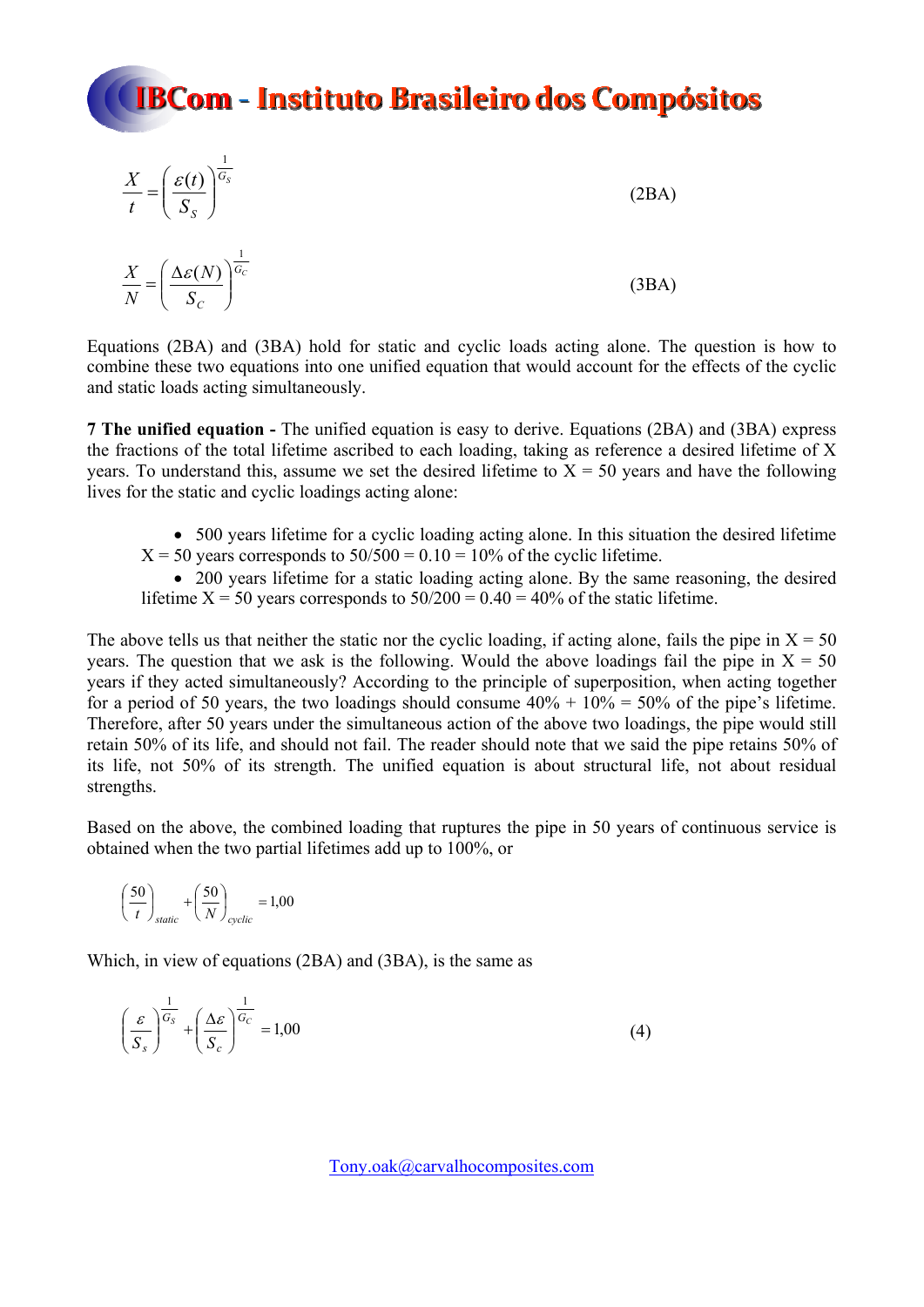In equation (4) "Gs" and "Gc" are the known slopes of the static and cyclic regression rupture lines. "Ss" and "Sc" are the known long-term strengths that rupture the critical ply when the cyclic and static loads act alone.

In real life applications the operating strains  $\epsilon$  and  $\Delta \epsilon$  (both known) are small and will not fail the pipe in the desired lifetime of X years. In order to fail the pipe, the pair of static and cyclic strains in equation (4) should be multiplied by a factor SF. Entering this SF factor in (4) we obtain

$$
\left(\frac{\varepsilon \times SF}{S_s}\right)^{\frac{1}{G_s}} + \left(\frac{\Delta \varepsilon \times SF}{S_c}\right)^{\frac{1}{G_c}} = 1,00\tag{4A}
$$

Equation (4A) calculates the factor SF that multiplies the pair of operating static and cyclic strains in order to rupture the critical ply (and the pipe) in the desired lifetime. The factor SF is interpreted as a long-term factor of safety when the cyclic and static loads act simultaneously.

Equation (4A) ignores the interaction between the cyclic and the static loads. The complete unified equation, that takes this interaction into account, is

$$
\left(\frac{\varepsilon \times SF}{S_s}\right)^{\frac{1}{G_s}} + \left(\frac{\Delta \varepsilon \times SF}{S_c}\right)^{\frac{1}{G_c}} + \left(\frac{\varepsilon \times \Delta \varepsilon \times SF^2}{S_s \times S_c}\right)^{\frac{1}{G_{SC}}} = 1,00
$$
\n(5)

Where the interaction coefficient Gsc is determined experimentally.

Equation (5) is the final form of the unified equation. It calculates the safety factor SF for any given combination of static and cyclic loading acting simultaneously for any desired period of time. The unified equation is not concerned with the residual strength of the composite. Instead, it gives the safety factor SF for the applied loading acting continuously over the desired lifetime of X years. The knowledge of the residual safety factor SF is better than the knowledge of the residual strength.

The unified equation is a neat, symmetrical and elegant mathematical expression. It can be easily extended to analyze the rupture failure of composites under the simultaneous action of cyclic and static loads in compression, tension and torsion both in the 1 and the 2 directions of the critical ply.

The analysis for the transverse 2 direction is of particular interest in the study of the weep mode of failure. For details, see ref. 4.

**8 Using the unified equation –** The following inputs are required to calculate the safety factor SF from equation (5).

*The slope Gs of the static regression line The slope Gc of the cyclic regression line The interaction coefficient Gsc The long-term static strength Ss of the critical ply The long-term cyclic strength Sc of the critical ply*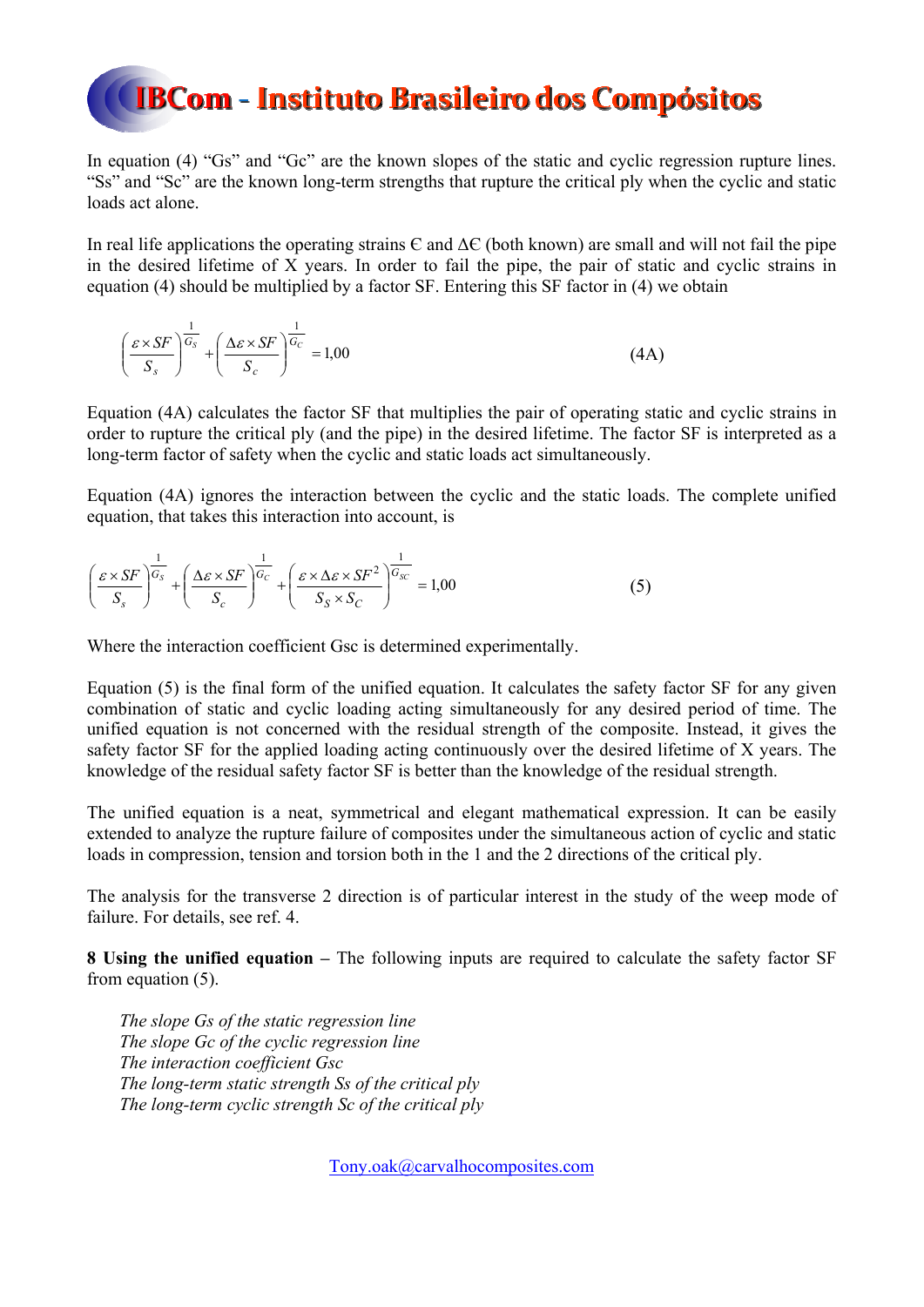The long-term strengths and the slopes are obtained from the known static and cyclic regression lines. The only unknown parameter in equation (5) is the interaction Gsc, which can be determined from the values published in the constant life diagrams – also known as Goodman diagrams. Table 1 shows some suggested values for these parameters.

**9 Worked example –** In this worked example we will use equation (5) to calculate the safety factor SF against long-term rupture for underground hoop-chop composite pipes carrying water under the following conditions.

| Hoop static tensile strain   | $C = 0.25\%$                 |
|------------------------------|------------------------------|
| Hoop static bending strain   | $C_h = 0.15\%$               |
| Hoop cyclic tensile strain   | $\Delta \epsilon = 0.15\%$   |
| Desired lifetime             | $X = 50$ years               |
| Number of cycles in 50 years | $N(50) = 219.000.000$ cycles |

The critical plies for hoop-chop pipes are the UD plies that are wound in the hoop direction. The problem will be solved for two situations:

- $\bullet$  Pipes made of E glass
- Pipes made of boron-free glass.

Since this is a hoop-chop pipe, the critical UD plies have the same direction as the hoop strains and no strain rotation is required. For angle-ply laminates (for instance the  $\pm 55$  degrees used in oil pipes) the hoop strains would be rotated to the fiber direction in order to apply the unified direction.

We are assuming that the pipe bursts when the UD plies fail. The bending and tensile strains have the same direction and can be added to give a total static tensile strain of  $0.25\% + 0.15\% = 0.40\%$  in the hoop direction.

| Parameter | Value    | <b>Source</b>                                                                           |
|-----------|----------|-----------------------------------------------------------------------------------------|
|           |          |                                                                                         |
| Gs        | 0,077    | Mark Greenwood for UD plies of boron-free glass (ref. 6)                                |
|           |          |                                                                                         |
|           | 0,130    | Mark Greenwood for UD plies of E glass (ref. 6).                                        |
| Gc        | 0,089    | John Mandell (ref. 7) and Guangxu Wei (ref. 5)                                          |
|           |          |                                                                                         |
|           |          |                                                                                         |
| Gsc       | 7000     |                                                                                         |
|           |          | Gsc varies with the number of cycles N and the strain ratio R. The value quoted here is |
|           |          | based on data by Guangxu Wei for UD plies, $N = 10^6$ cycles and $R = 0.5$ (ref. 5).    |
|           |          |                                                                                         |
| <b>Ss</b> | $0.92\%$ | Mark Greenwood for UD plies of boron-free glass and a lifetime $X = 50$ years (ref. 6)  |
|           |          |                                                                                         |
|           | $0.41\%$ | Mark Greenwood for UD plies of E glass and a lifetime $X = 50$ years (ref. 6).          |
| Sc        | NA.      | Sc depends on the number of cycles at $X = 50$ years and should be determined on a case |
|           |          | by case basis from the applicable regression line (see equation 6).                     |
|           |          |                                                                                         |
|           |          |                                                                                         |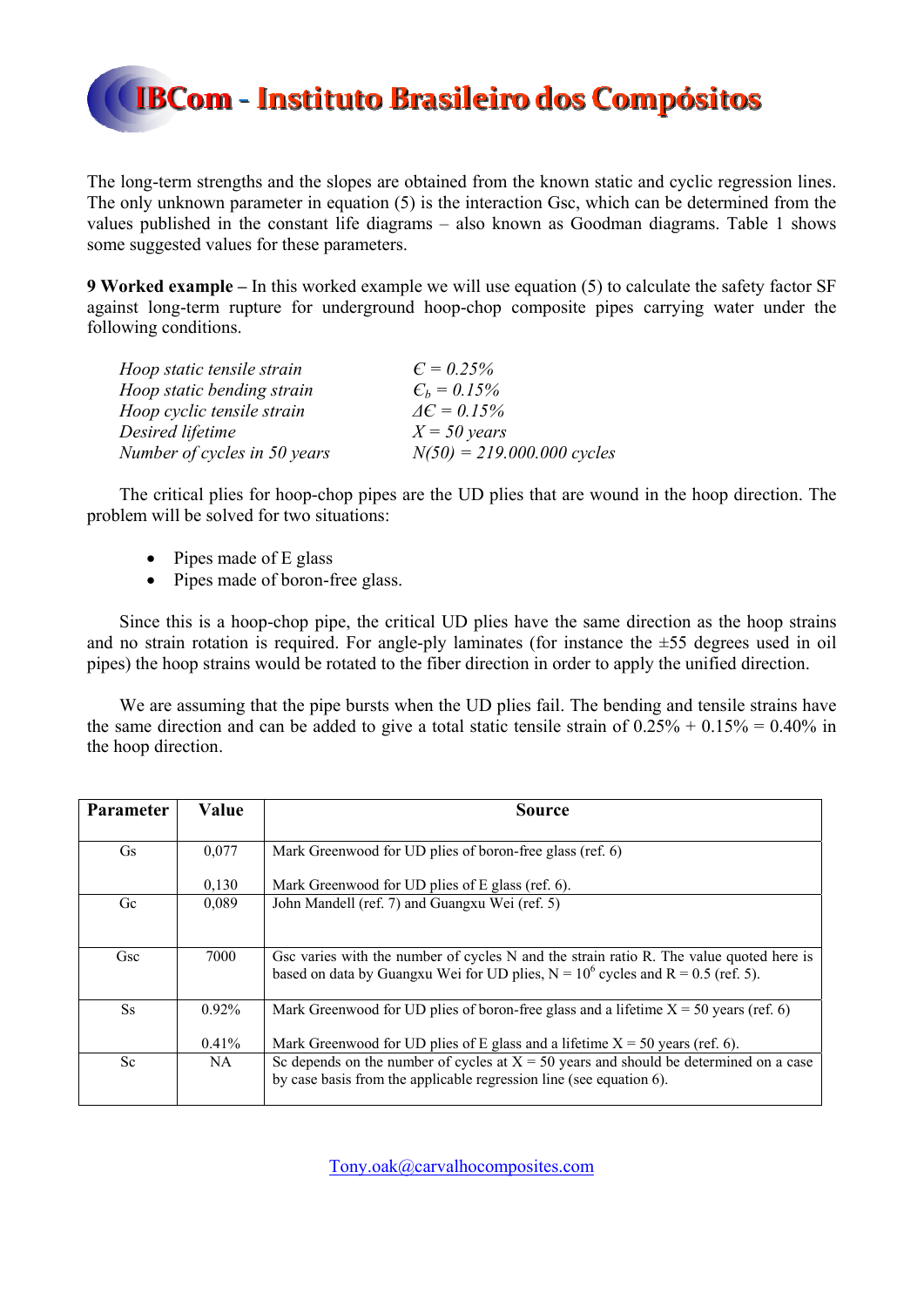Table 1

Inputs for the unified equation, assuming a lifetime of  $X = 50$  years.

Table 1 provides the input data required by the unified equation (5) for a desired lifetime of  $X = 50$ years. The  $X = 50$  years cyclic strength, Sc, is calculated from equations (6) and (6A) (see ref. 1).

 $\log S_C = 0.519 - 0.089 \log N(50)$  (rupture in the 1 direction) (6)

 $\log S_C = -0.699 - 0.04 \log N(50)$  (rupture in the 2 direction) (6A)

We are interested in the failure of the pipe by rupture, that is, in the failure of the glass fibers in the 1 direction. For that reason the long-term cyclic strength of interest is obtained from equation (6). Equation (6A) would be used if we were analyzing the pipe for weep failure. This paper will not address the weep failure.

The factor of safety SF is a multiplier which brings the acting strains to the point of failure in  $X = 50$ years. It is calculated from the unified equation (5).

Equation (5) will be solved for both E glass and boron-free glass.

**9.1 - Boron-free glass** – The long-term cyclic strength  $S_c$  for boron-free glass in the 1 direction is, from equation (6)

 $\log S_C = 0.519 - 0.089 \log 219 \times 10^6$ 

Which gives  $S_C = 0.60\%$ .

We now have all the necessary parameters to calculate the safety factor SF for pipes made of boronfree glass. The safety factor SF is obtained from equation (7)

$$
\left(\frac{0.40 \times SF}{0.92}\right)^{\frac{1}{0.077}} + \left(\frac{0.15 \times SF}{0.60}\right)^{\frac{1}{0.089}} + \left(\frac{0.40 \times 0.15 \times SF^2}{0.92 \times 0.60}\right)^{\frac{1}{7000}} = 1.00\tag{7}
$$

Which gives  $SF = 1.15$ . The meaning of this safety factor is like follows. The applied loading is not enough to fail the pipe in  $X = 50$  years. For rupture to occur in 50 years the applied loading should be 1.15 times higher. Therefore  $SF = 1.15$ . Introducing this safety factor in (7) we can have an idea of the effect of each loading on the durability of the pipe.

$$
\left(\frac{0.40 \times 1.15}{0.92}\right)^{\frac{1}{0.077}} + \left(\frac{0.15 \times 1.15}{0.77}\right)^{\frac{1}{0.089}} + \left(\frac{0.40 \times 0.15 \times 1.15^2}{0.92 \times 0.77}\right)^{\frac{1}{7000}} = 1,00
$$
  
0.01% + 0.00% + 99.97% = 100%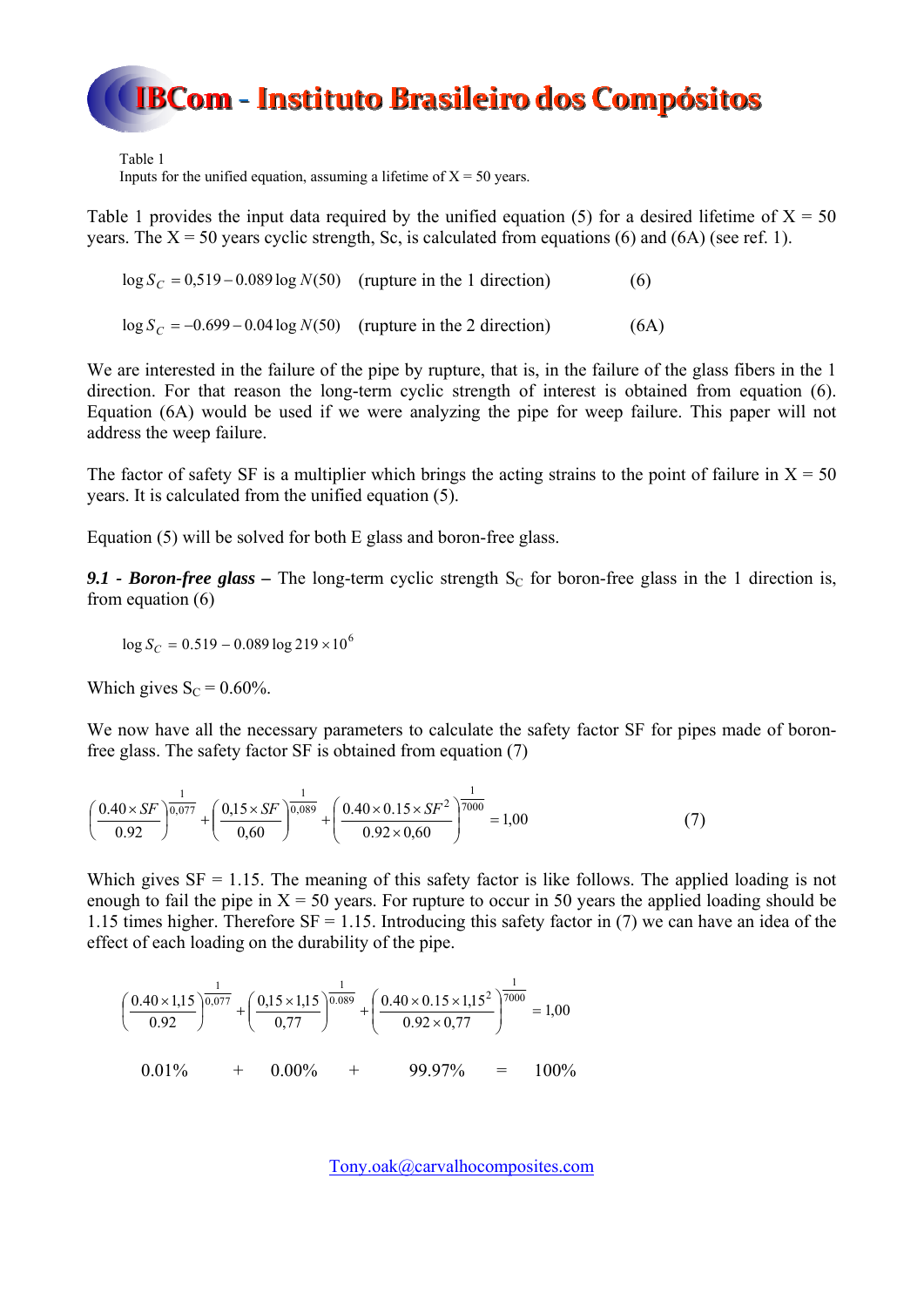This result is unexpected. The static and cyclic loadings per se have little effect on the durability of the pipe. The damage is caused by their combined effect, that is, by the interaction between the two loadings.

**9.2 - E glass –** The long-term cyclic strength  $S_C$  for E glass is 0.60%, the same as for boron-free glass. This is because the mechanism of cyclic fatigue is independent of the glass composition. The longterm static strength for E glass is (table 1)  $\text{Ss} = 0.41\%$ . Entering these values in equation (5)

$$
\left(\frac{0.40 \times SF}{0.41}\right)^{\frac{1}{0,130}} + \left(\frac{0.15 \times SF}{0.60}\right)^{\frac{1}{0.089}} + \left(\frac{0.40 \times 0.15 \times SF^2}{0.41 \times 0.60}\right)^{\frac{1}{7000}} = 1,00
$$

Which gives  $SF = 0.50$ , meaning the pipe made of E glass bursts before completing 50 years in service. This example illustrates the superiority of boron-free glass vis-à-vis E glass. The higher hydrolytic stability of boron-free glass produces pipes with higher resistance to long-term burst failure.

A similar analysis can be performed for the 2 direction, to compute the weep life. This, however, is beyond the scope of the present paper. The interested reader may see ref. 8.

**10 - Conclusion -** We have derived a unified equation that analyzes the rupture life of composite pipes under the simultaneous action of static and cyclic loadings. This unified equation is expected to replace the cumbersome Goodman diagrams that have been used in such cases. The high value of the parameter Gsc indicates that the interaction between the static and cyclic loadings is the overriding factor in the determination of the rupture life of composites.

References

- 1 Durability of the corrosion barrier of composites, by Antonio Carvalho and Carlos Marques.
- 2 Long-term burst failure of composite pipes, by Antonio Carvalho.
- 3 Strain-corrosion rupture of composites, by Antonio Carvalho.
- 4 Weep failure of composite pipes, by Antonio Carvalho.
- 5 Master's thesis by Guangxu Wei, Virginia Tech.

6 - Pultruded composites durability: a key value, by Mark Greenwood, in ACMA Composites 2001 Conference.

*7 -* Fatigue Behavior of Fiber-Resin Composites by F. Mandell, in Developments in Reinforced Plastics - Vol 2, edited by G. Prichard, Applied Science Publishers.

8 – The unified equation and API 15HR

**Biographies**